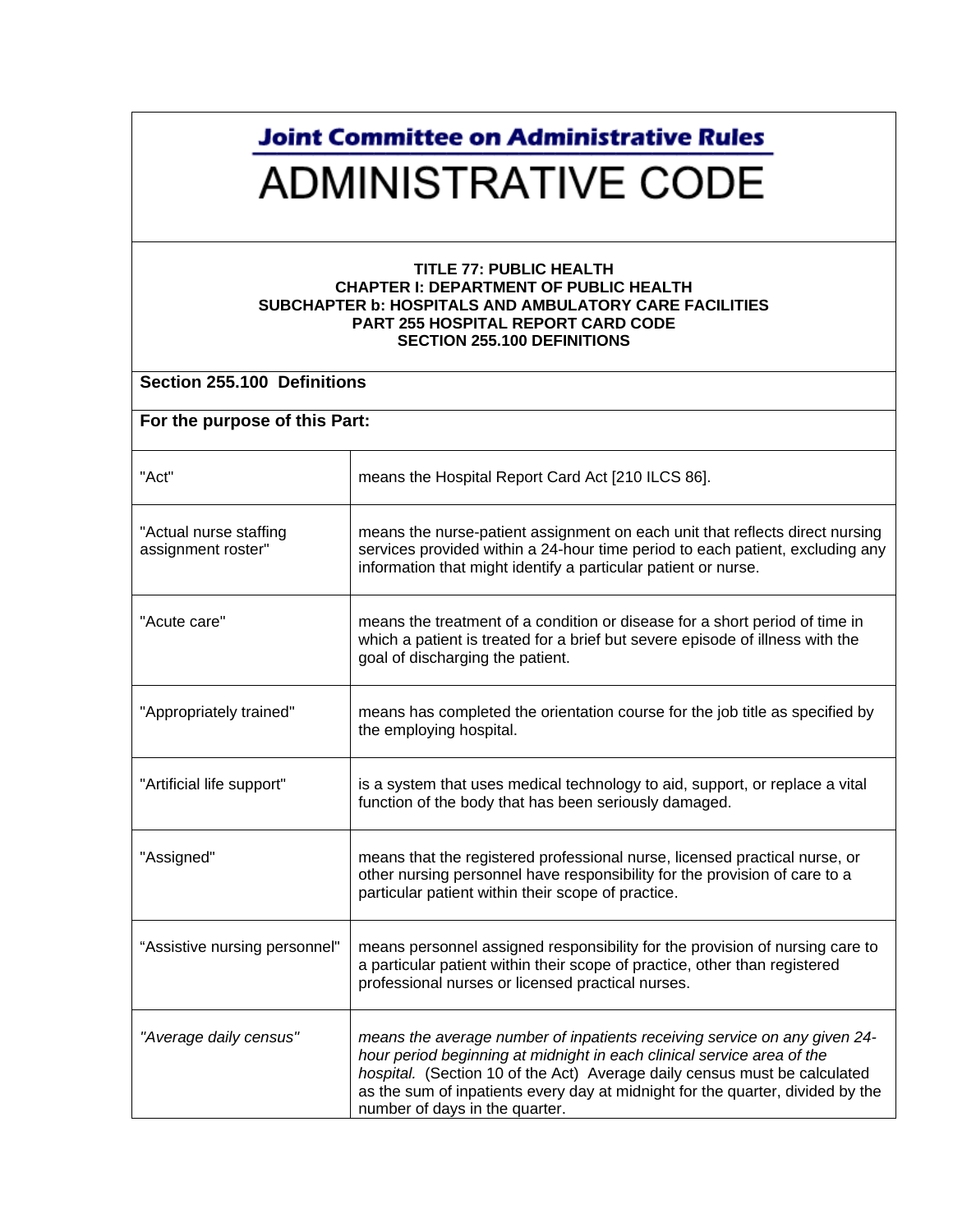| Section 255.100 Definitions                            |                                                                                                                                                                                                                                                                                                                                                                                                                                                                                                                                                                                          |
|--------------------------------------------------------|------------------------------------------------------------------------------------------------------------------------------------------------------------------------------------------------------------------------------------------------------------------------------------------------------------------------------------------------------------------------------------------------------------------------------------------------------------------------------------------------------------------------------------------------------------------------------------------|
| "Average daily hours<br>worked"                        | means the total number of direct care nursing hours paid in the quarter per<br>clinical service area, divided by the total number of calendar days in the<br>quarter, to obtain the average number of worked hours per calendar day.                                                                                                                                                                                                                                                                                                                                                     |
| "Behavioral health"                                    | means the clinical service areas in which inpatients are receiving care and<br>treatment for mental illnesses, substance abuse disorders and/or<br>dependence, co-occurring mental illness and substance abuse disorders, or<br>organic brain disorders, such as Alzheimer's Disease or senile dementia with<br>psychotic or depressive symptoms. For the purpose of this Part, behavioral<br>health clinical service areas do not include the following areas and their<br>subcategories: critical care; maternal-child; medical-surgical; pediatrics;<br>perioperative; and telemetry. |
| "Clinical service area"                                | means a grouping of clinical services by a generic class of various types or<br>levels of support functions, equipment, care, or treatment provided to<br>inpatients. Hospitals may have, but are not required to have, behavioral<br>health, critical care, maternal-child care, medical-surgical, pediatrics,<br>perioperative services, and telemetry. (Section 10 of the Act) These services<br>shall be measured in patient day units. "Perioperative" clinical service areas<br>are defined in the definition of "perioperative" in this Part.                                     |
| "CMMS"                                                 | means the Centers for Medicare and Medicaid Services.                                                                                                                                                                                                                                                                                                                                                                                                                                                                                                                                    |
| "Critical care"                                        | means the clinical service areas organized, operated, and maintained to<br>provide for monitoring and caring for patients with severe or potentially<br>severe physiologic instability requiring technical support and often requiring<br>artificial life support.                                                                                                                                                                                                                                                                                                                       |
| "Critical care service area",                          | as defined in this Part, does include adult and pediatric critical care patient<br>populations, but does not include intensive care newborn nursery services.<br>Furthermore, for the purpose of this Part, critical care clinical service areas<br>do not include the following areas and their subcategories: behavioral health;<br>maternal-child; medical-surgical; pediatrics; perioperative; and telemetry.                                                                                                                                                                        |
| "Current nursing staff<br>schedules"                   | means the prospective staffing schedules for each patient care unit,<br>excluding any information that might identify a particular nurse, made in<br>advance of a designated time frame, e.g., weekly, monthly or quarterly.                                                                                                                                                                                                                                                                                                                                                             |
| "Department"                                           | means the Department of Public Health. (Section 10 of the Act)                                                                                                                                                                                                                                                                                                                                                                                                                                                                                                                           |
| "Direct-care nurse" and<br>"direct-care nursing staff" | include any registered nurse, licensed practical nurse, or assistive nursing<br>personnel with direct responsibility to oversee or carry out medical regimens<br>or nursing care for one or more patients. (Section 10 of the Act)                                                                                                                                                                                                                                                                                                                                                       |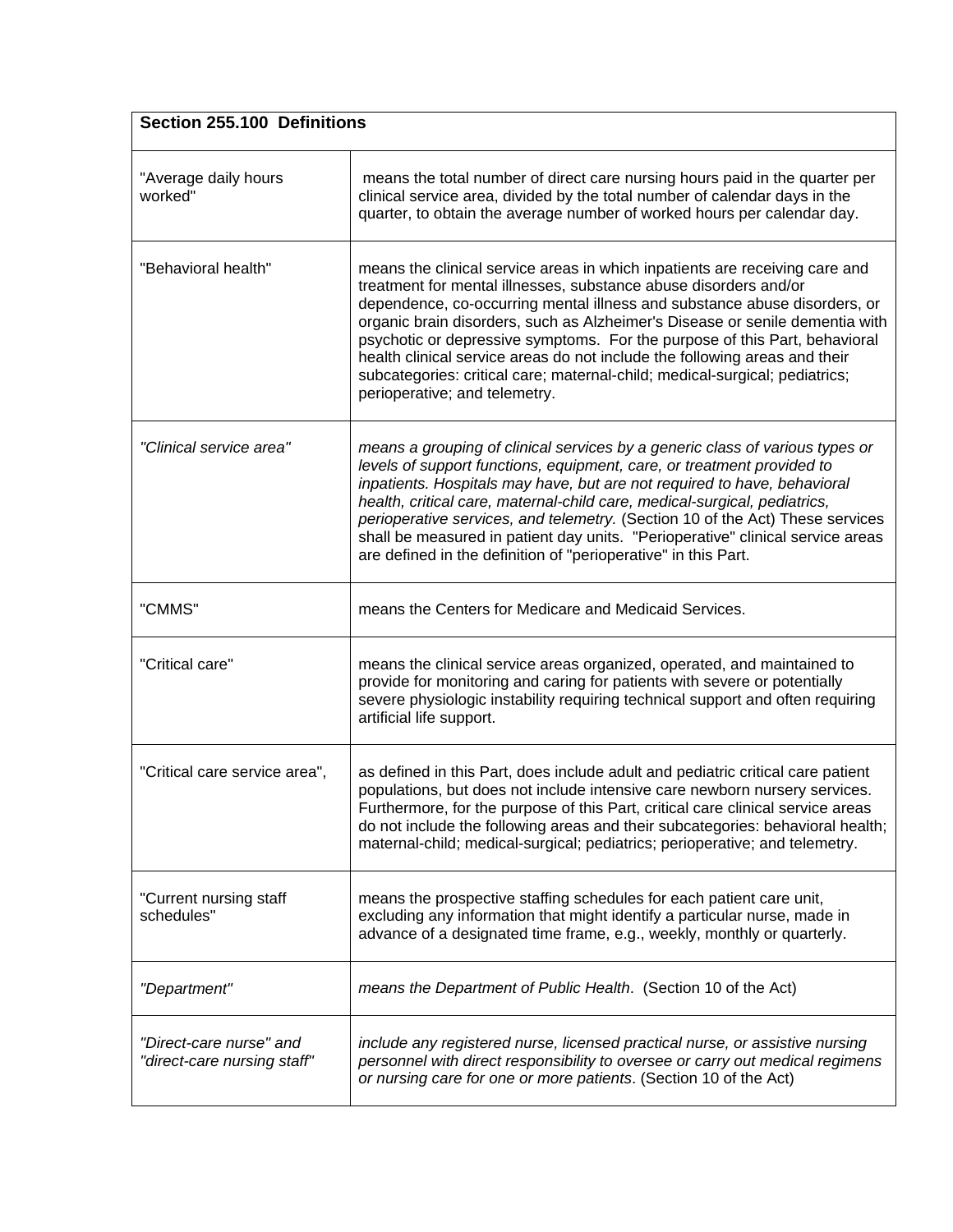| Section 255.100 Definitions                   |                                                                                                                                                                                                                                                                                                                                                                                                                           |  |
|-----------------------------------------------|---------------------------------------------------------------------------------------------------------------------------------------------------------------------------------------------------------------------------------------------------------------------------------------------------------------------------------------------------------------------------------------------------------------------------|--|
| "Direct patient care<br>responsibilities"     | means the activities of direct care nurses and direct care assistive nursing<br>personnel who are assigned to a patient or patients.                                                                                                                                                                                                                                                                                      |  |
| "Direct supervision"                          | means a situation in which an individual is responsible for directing the<br>actions of another individual in the facility and is physically close enough to<br>be readily available, if needed, by the supervised individual. "Direct<br>supervision" must be conducted by a registered professional nurse.                                                                                                              |  |
| "Employee"                                    | means any full-time or part-time direct care nursing staff employee who<br>works a regularly scheduled number of hours in a defined pay period. Not<br>included are direct care nursing staff who work on an as-needed basis and<br>are not guaranteed work hours, including, but not limited to, casual, per<br>diem, and registry personnel.                                                                            |  |
| "Full-time equivalent"                        | means hospital-employed licensed nursing hours budgeted to work in a<br>seven-day time period divided by 37.5, or in a 14-day time period divided by<br>75, or annually divided by 1950.                                                                                                                                                                                                                                  |  |
| "Indirect patient care<br>responsibilities"   | means the activities of nurses, such as nurse managers, charge nurses,<br>clinical nurse specialists and other ancillary licensed nursing personnel,<br>when they are not assigned to direct patient care activities.                                                                                                                                                                                                     |  |
| "Hospital"                                    | means a health care facility licensed under the Hospital Licensing Act.<br>(Section 10 of the Act)                                                                                                                                                                                                                                                                                                                        |  |
| "Hospital Quality Alliance"                   | means the public-private collaboration that collects and reports hospital<br>quality performance information and makes it available to consumers<br>through CMMS information channels.                                                                                                                                                                                                                                    |  |
| "Inpatient"                                   | means a person admitted for at least one overnight stay to health facilities,<br>usually hospitals, that provide board and room, for the purpose of<br>observation, care, diagnosis or treatment.                                                                                                                                                                                                                         |  |
| "Intensive Care Unit" or<br>"ICU"             | means a hospital facility for provision of intensive nursing and medical care<br>of critically ill patients, characterized by high quality and quantity of<br>continuous nursing and medical supervision and by use of sophisticated<br>monitoring and resuscitative equipment. An ICU may be organized for the<br>care of specific patient groups, e.g., neonatal or newborn ICU, neurological<br>ICU, or pulmonary ICU. |  |
| "Licensed nursing hours per<br>inpatient day" | means, for the quarter, the total number of productive hours worked by<br>licensed nursing personnel with direct care responsibilities, divided by the<br>total inpatient days.                                                                                                                                                                                                                                           |  |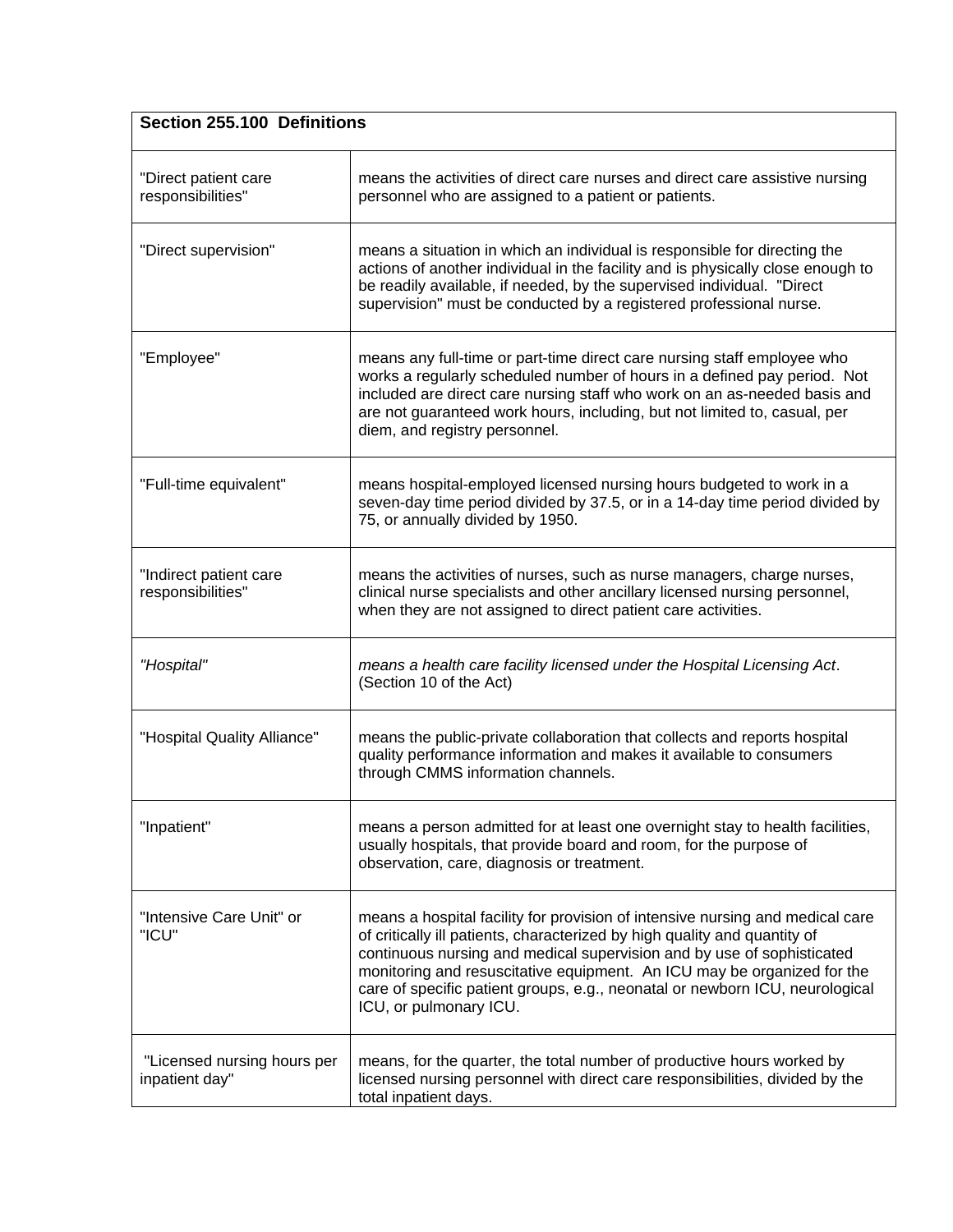| Section 255.100 Definitions            |                                                                                                                                                                                                                                                                                                                                                                                                                                                                                                                                                                                                                                                                                                                                           |  |
|----------------------------------------|-------------------------------------------------------------------------------------------------------------------------------------------------------------------------------------------------------------------------------------------------------------------------------------------------------------------------------------------------------------------------------------------------------------------------------------------------------------------------------------------------------------------------------------------------------------------------------------------------------------------------------------------------------------------------------------------------------------------------------------------|--|
| "Licensed practical nurse" or<br>"LPN" | means a person meeting the requirements for licensure by the Department<br>of Financial and Professional Regulation as a licensed practical nurse<br>pursuant to the Illinois Nursing and Advanced Practice Nursing Act.                                                                                                                                                                                                                                                                                                                                                                                                                                                                                                                  |  |
| "Maternal-child"                       | means the clinical service areas that are designed, equipped, organized and<br>operated in accordance with the requirements of the Hospital Licensing Act<br>relating to the medical-surgical care of a patient prior to and during the act of<br>giving birth to either a living child or a dead fetus and the continuing care of<br>both patient and newborn infant. For the purpose of this Part, intensive care<br>newborn nursery services are included in maternal-child clinical service<br>areas. However, maternal-child clinical service areas do not include the<br>following clinical service areas and their subcategories: behavioral health;<br>critical care; medical-surgical; pediatrics; perioperative; and telemetry. |  |
| "Medical-surgical"                     | means the clinical service areas in which patients who require less care than<br>that which is available in intensive care units or telemetry units have<br>available 24-hour inpatient general medical services, post-surgical services,<br>or both general medical and post-surgical services. These units may include<br>mixed patient populations of diverse diagnoses and diverse age groups. For<br>the purpose of this Part, medical-surgical clinical service areas do not<br>include the following areas and their subcategories: behavioral health;<br>critical care; maternal-child; pediatrics; perioperative; and telemetry.                                                                                                 |  |
| "Nursing care"                         | means care that falls within the scope of practice set forth in the Nursing and<br>Advanced Practice Nursing Act or is otherwise encompassed within<br>recognized professional standards of nursing practice, including<br>assessment, nursing diagnosis, planning, intervention, evaluation, and<br>patient advocacy. (Section 10 of the Act)                                                                                                                                                                                                                                                                                                                                                                                            |  |
| "Nursing hours per inpatient<br>day"   | means, for the quarter, the total number of productive hours worked by<br>registered nurses, licensed practical nurses, and assistive nursing<br>personnel, in each case, with direct patient care responsibilities, divided by<br>the total inpatient days.                                                                                                                                                                                                                                                                                                                                                                                                                                                                              |  |
| "Observation care"                     | means those services furnished by a hospital on the hospital's premises,<br>including use of a bed and at least periodic monitoring by a hospital's<br>nursing or other staff, that are reasonable and necessary to evaluate an<br>outpatient's condition or determine the need for a possible admission to the<br>hospital as an inpatient. In general, the duration of observation care<br>services does not exceed 24 to 48 hours, depending on the hospital,<br>physician and health plan.                                                                                                                                                                                                                                            |  |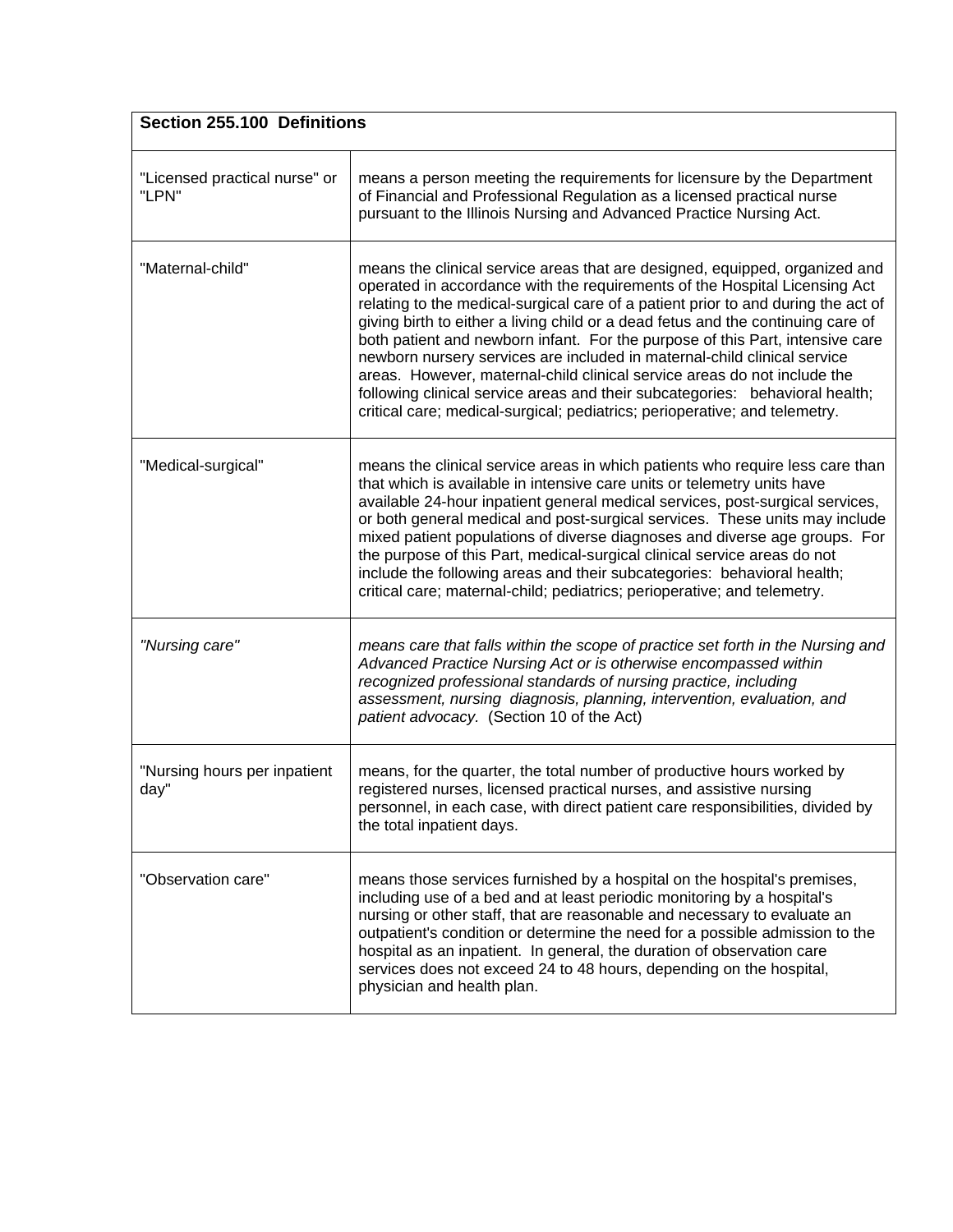| Section 255.100 Definitions                |                                                                                                                                                                                                                                                                                                                                                                                                                                                                                                                                                                                                                                                                                                                                                                                                                                                                                                                                                                                                                                                                                                                                                                                                                                                                                                                                                                                                                                                                                                                                                                                                                              |  |
|--------------------------------------------|------------------------------------------------------------------------------------------------------------------------------------------------------------------------------------------------------------------------------------------------------------------------------------------------------------------------------------------------------------------------------------------------------------------------------------------------------------------------------------------------------------------------------------------------------------------------------------------------------------------------------------------------------------------------------------------------------------------------------------------------------------------------------------------------------------------------------------------------------------------------------------------------------------------------------------------------------------------------------------------------------------------------------------------------------------------------------------------------------------------------------------------------------------------------------------------------------------------------------------------------------------------------------------------------------------------------------------------------------------------------------------------------------------------------------------------------------------------------------------------------------------------------------------------------------------------------------------------------------------------------------|--|
| "Pediatrics"                               | means the clinical service areas in acute care hospitals that are designed,<br>equipped, organized and operated to render non-intensive care to the 0-17<br>age population performed at the direction of a physician on behalf of the<br>patient by physicians, dentists, nurses, and other professional and technical<br>personnel. For the purpose of this Part, pediatric clinical service areas in<br>acute care hospitals do not include the following areas and their<br>subcategories: behavioral health; critical care; maternal-child; medical-<br>surgical; perioperative; and telemetry. Pediatric hospitals, however, may<br>incorporate any or all of these clinical service areas in fulfilling their role of<br>specialty treatment facilities for the medical care of infants, children, and<br>adolescents. Pediatric hospitals shall consider all care provided as pediatric<br>without regard for where in the facility the service was rendered. For<br>patients in specialty pediatric hospitals, age requirements are extended to<br>include those patients who, due to condition, care and treatment<br>requirements, continue to be considered pediatric. Clinical service area<br>comparisons for pediatric hospitals should follow the guidelines of national<br>pediatric organizations. In the event of an adult or specialty hospital<br>operating a pediatric hospital within the larger hospital, the embedded<br>pediatric hospital should report using its National Provider Identifier and<br>taxonomy codes to allow differentiation of nursing hours and more<br>meaningful comparisons. |  |
| "Perioperative"                            | means the clinical service areas that are designed, equipped, organized and<br>operated to provide care for inpatients during the preoperative,<br>intraoperative and immediate postoperative periods of a hospital stay. For<br>the purpose of this Part, perioperative clinical service areas do not include<br>the following areas and their subcategories: behavioral health; critical care;<br>maternal-child; medical-surgical; pediatrics; and telemetry.                                                                                                                                                                                                                                                                                                                                                                                                                                                                                                                                                                                                                                                                                                                                                                                                                                                                                                                                                                                                                                                                                                                                                             |  |
| "Productive hours"                         | means the actual work hours, exclusive of vacation, holidays, sick leave and<br>any other absences, with the following inclusions and exclusions.<br>Agency, per diem and registry RNs with direct patient care<br>responsibility shall be included in the number of productive hours for<br>the mandated reports.<br>The number of productive hours for reports under this Section shall<br>not include nurse managers, charge nurses who are not assigned<br>direct patient care responsibilities, or any other licensed nursing<br>personnel who do not have a direct care patient assignment.<br>The mandated report shall not include licensed nurses who are<br>participating in orientation in the number of productive hours.                                                                                                                                                                                                                                                                                                                                                                                                                                                                                                                                                                                                                                                                                                                                                                                                                                                                                        |  |
| "Registered professional<br>nurse" or "RN" | means a person meeting the requirements for licensure by the Department<br>of Financial and Professional Regulation as a registered professional nurse<br>pursuant to the provisions of the Illinois Nursing and Advanced Practice<br>Nursing Act.                                                                                                                                                                                                                                                                                                                                                                                                                                                                                                                                                                                                                                                                                                                                                                                                                                                                                                                                                                                                                                                                                                                                                                                                                                                                                                                                                                           |  |